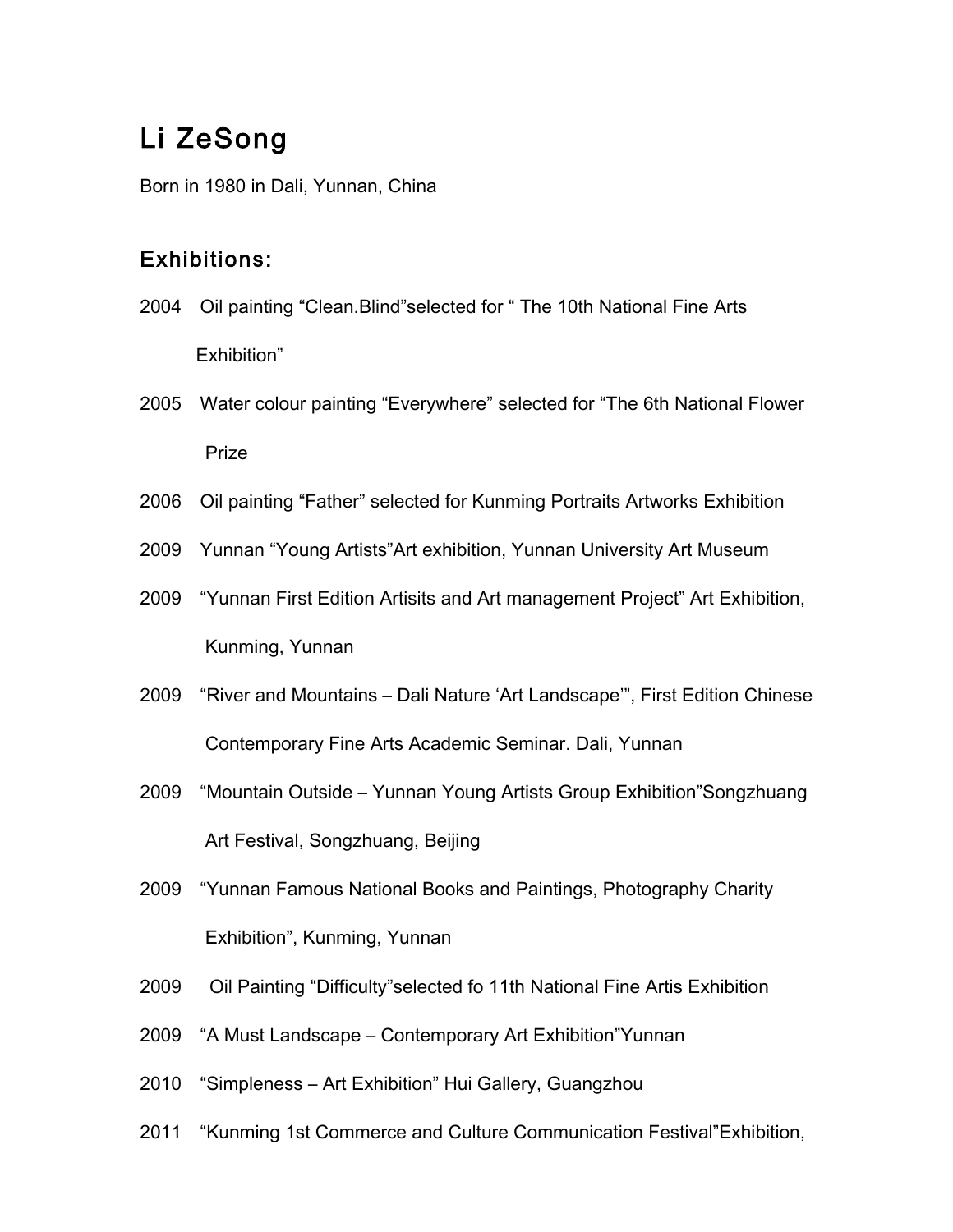Jindinghuiliu Arts, Kunming, Yunnan

- 2014 "Mind and Nature" Solo Exhibition, Noeli Gallery, Shanghai
- 2014 "Summer Group Exhibition" Group Exhibition, Noeli Gallery, Shanghai
- 2014 Asia Contemporary Art Show presented by Noeli Gallery HK
- 2014 Malaysia International Art Fair, Malaysia
- 2015 Asia Contemporary Art Show presented by Noeli Gallery HK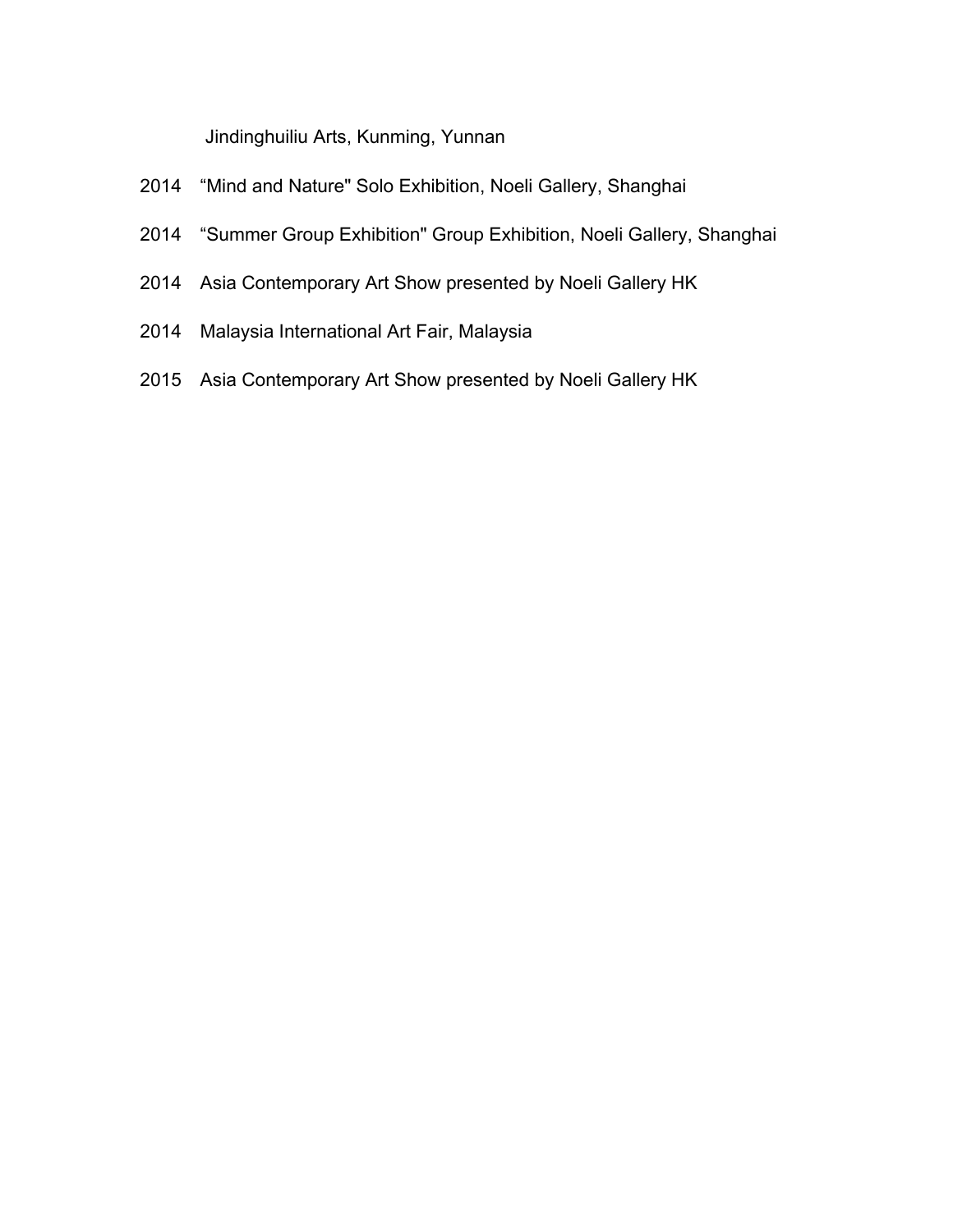## 李泽嵩

男,汉族,

1980年12月生于云南省大理州,2005年毕业于云南艺术学院。

## 主要展览:

- 2004年 油画《扫·盲》入选"第十届全国美术展省展";
- 2005年 水彩《旮旯》入选第六届全国"民族百花"奖;
- 2006年 油画《父亲》入选昆明肖像艺术作品展;
- 2009年 云南"新青年"艺术作品展,云南大学美术馆;
- 2009年 "云南首届艺术家和艺术管理人合作项目"暨艺术作品展,云南,昆明
- 2009年 《山水营造—大理山水间"艺术造境" 》(首届中国当代艺术学术研讨会 暨批评家提名外围展)云南·大理银海山水间;
- 2009年 《界外山—云南青年艺术家群落展》宋庄艺术节;北京·宋庄
- 2009年 《云南著名民族书画、摄影家作品义展》云南昆明, 陆军讲武堂
- 2009年 油画《困》入选第十一届全国美术作品展云南省省展 水彩《红土情·牧》 入选第十一届全国美术作品展云南省省展,云南艺术学院美术馆
- 2009年 《必须的风景"—当代艺术作品展》云南
- 2010年 《"简??约" —自选作品图片展》 广州绘画廊,广州
- 2010年 "云南第二届艺术家和艺术管理人合作项目"暨艺术作品展, 云南,昆明
- 2011年 "昆明首届商务及文化交流节"暨艺术作品展, 昆明金鼎汇流艺术
- 2014年 "以境观心"诺易画廊个展,上海
- 2014年 "夏日群展"诺易画廊群展,上海